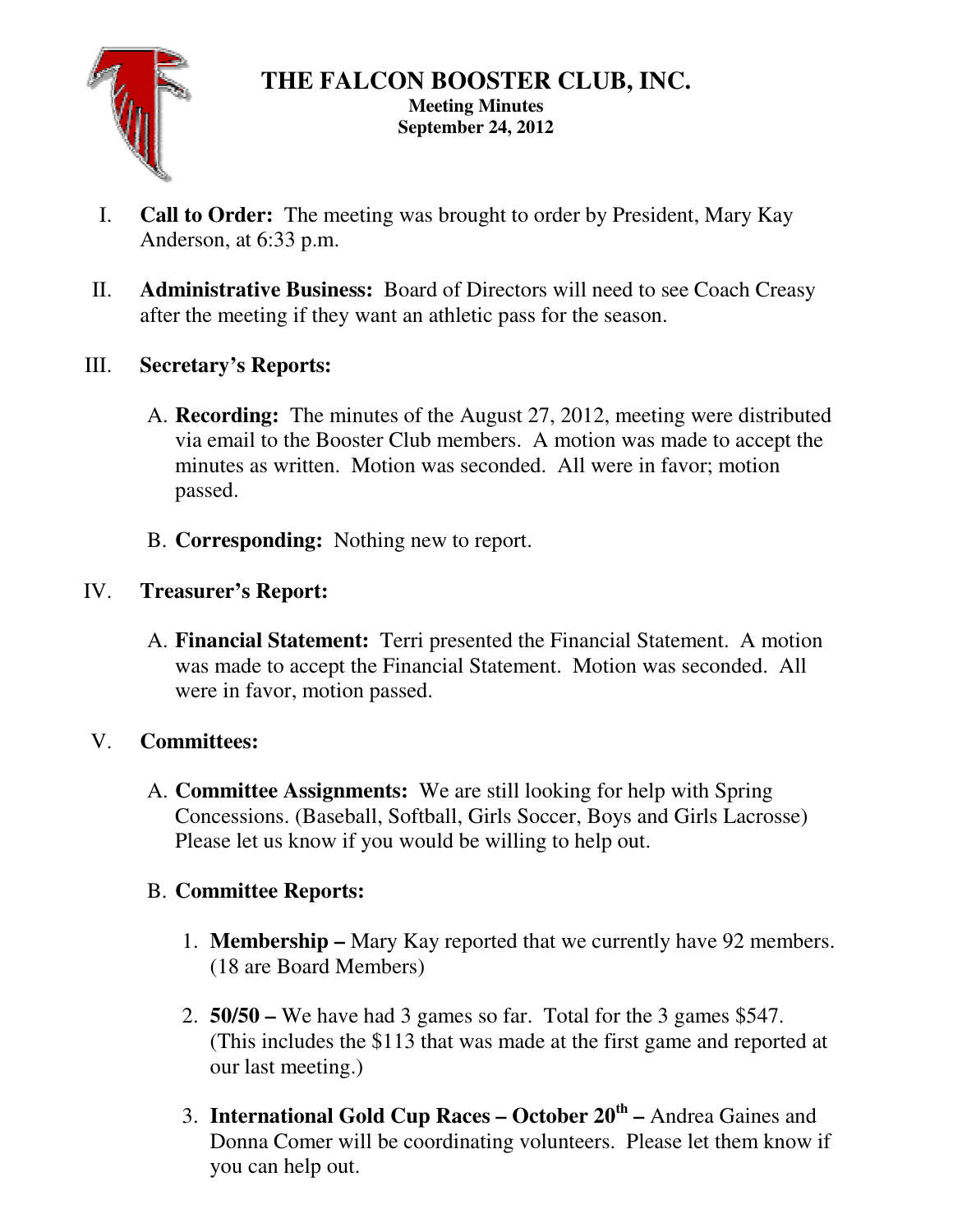### **C. Concessions:**

- 1. **Football** All is going well. Sharion is selling more hotdogs and hamburgers this year and less pizza and Chick-fil-A. She says this has helped with the profit margin.
- 2. **Volleyball** We have had only one home game so far. Martha turned in \$131. We have 6 home games left.

On October 9<sup>th</sup>, our Volleyball game will be a "Pink Night" game. Coach Diana Story informed that the FHS Volleyball Team has a fun filled evening of activities planned for before and during the game, to include a Bake Sale and 31 Spirit Wear. The football game on October  $19<sup>th</sup>$  is a "Pink Night" as well. Everyone will be encouraged to wear pink and all proceeds will be donated to the Susan G. Komen Foundation.

## VI. **Activities Director:**

## A. **Report:**

- 1. The Golf team placed  $3<sup>rd</sup>$  in the District.
- 2. The Cheerleaders placed  $2<sup>nd</sup>$  at the Skyline Invitational.
- 3. The Football team is 4 and 1.
- 4. The Cross Country team will compete at the Stonewall Invitational, Saturday, September 29<sup>th</sup>.
- 5. Volleyball is doing very well and coming off two big wins.
- 6. Coach Creasy received the bill for the mowing of Falcon Field. The bill is for \$600. Coach Creasy asked us at the last meeting if we would be willing to pay the bill when it came in. A motion was made to pay the bill. The motion was seconded. All were in favor, motion passed.
- 7. Coach Creasy still needs three coaches (Swimming, and Boys and Girls Lacrosse). Please let him know if you are interested or if you know of someone.
- 8. **Sports Award Nights**: The Fall Sports Award Night had to be changed from November  $15<sup>th</sup>$ , to November  $14<sup>th</sup>$ . Please note the change.